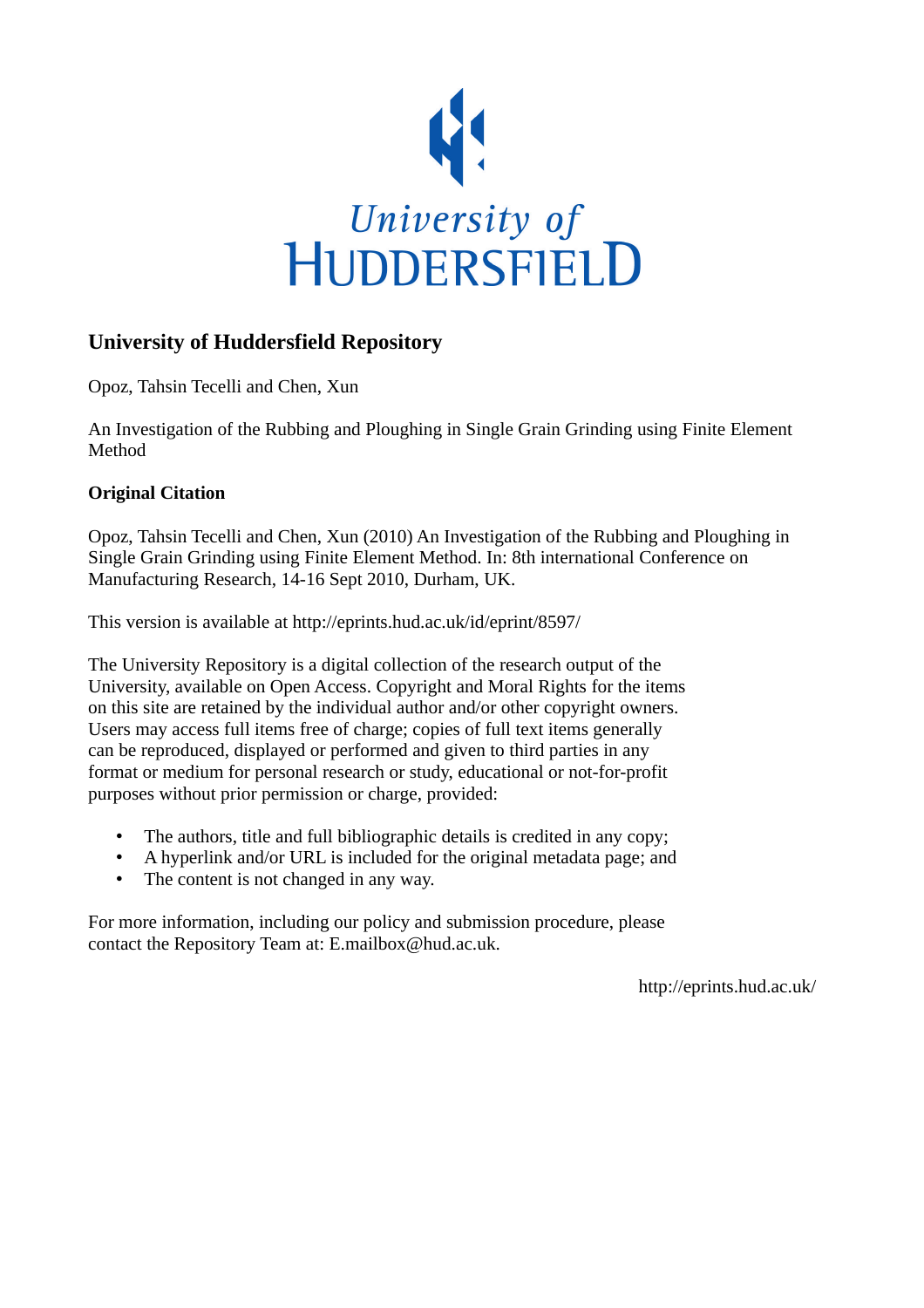# **AN INVESTIGATION OF THE RUBBING AND PLOUGHING IN SINGLE GRAIN GRINDING USING FINITE ELEMENT METHOD**

Tahsin Tecelli Öpöz Xun Chen School of Computing and Engineering University of Huddersfield Huddersfield, HD1 3DH, UK t.t.opoz@hud.ac.uk

# **ABSTRACT**

In this research, a simulation of single grain grinding is conducted by using ABAQUS/Standard™. The aim of this finite element method (FEM) simulation is to demonstrate the removal mechanism of single grain grinding and to predict the machining-induced stresses and forces in single grain grinding. A grinding process principally includes three phases which are rubbing (elastic deformation zone), ploughing (with elastic and plastic deformation) and cutting (chip formation). This paper mainly focuses on the grinding actions in rubbing and ploughing phases. The stress distribution over the workpiece is demonstrated and interpreted. Consequently, grinding-induced forces and their variations over the sliding path are illustrated. The generation of ground surface is illustrated by using multiple passes of a single grain in the simulation.

Key words: Finite element method, grinding, simulation

#### **1 INTRODUCTION**

The modelling and simulation of a grinding process are generally based on the relationship between the process parameters and results in grinding. Finite Element Method (FEM) is the most frequently used numerical methods in metal cutting processes (Wu et al. 2005). With the increasing capability of computer system, using FEM, geometrical kinematics models and Molecular Dynamics (MD) for grinding simulation become feasible (Brinksmeier et al. 2006).

To date, grinding and other abrasive processes have been modelled mostly using kinematic models and some physical models using FEM also exist (Klocke 2003). Generally grinding process has been modelled using heat transfer modelling technique in which case grinding wheel has been modelled as moving heat source and using elasto-mechanical material characteristic where the grinding wheel has been modelled as mechanical surface pressure (Brinksmeier et al. 2006; Mamalis et al. 2003; Moulik, Yang, and Chandrasekar 2001). This type of model is called as macro-scale model which deal with the interaction between grinding wheel and workpiece (Brinksmeier et al. 2006; Doman, Warkentin, and Bauer 2009). The other approach is the modelling of single grain action during machining process, which is called as micro-scale model dealing with individual grain interaction with workpiece (Brinksmeier et al. 2006; Doman, Warkentin, and Bauer 2009). Micro-scale modelling of grinding is still in a developing stage. Micro-scale FEM model of grinding process is difficult because it requires high computational power. However, recently researchers have begun to investigate micro-scale modelling and simulation of grinding process. Recent studies in both macro-scale and micro-scale finite element analysis (FEA) of grinding process were reviewed in some literatures (Brinksmeier et al. 2006; Klocke 2003; Doman, Warkentin, and Bauer 2009).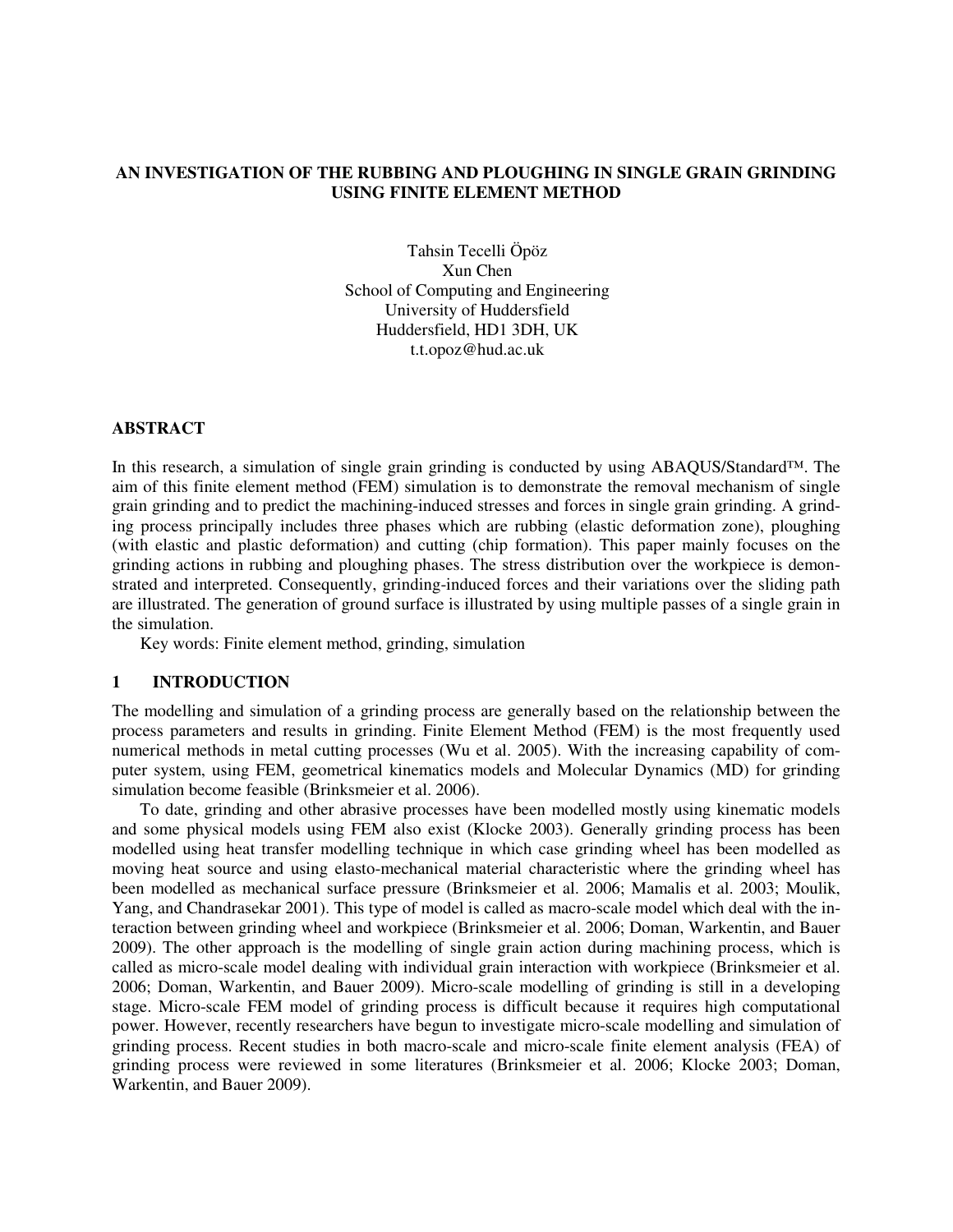The grinding action of a single grain including rubbing, ploughing and cutting three phases was first put forth by Hahn (1962) and was called as a prevailing rubbing hypothesis (Doman, Bauer, and Warkentin 2009). Some single grain scratch tests have been conducted experimentally as physical processes. One of the earliest researches was performed by Takenaka (1966) using single grit action over the workpiece. He verified the Hahn's rubbing hypothesis at the depth of cut about 0.5µm or less. All three grinding action described by Hahn, namely cutting, rubbing and ploughing processes were observed. He concluded that the rate of cutting process is relatively small and decreases with decrease of depth of cut, however, the rate of the ploughing process increase with decrease depth of cut.

Ram et al. (2003) developed a 2D simulation of an abrasive grain using elasticity theory. They mainly investigated the wear-induced elastic stresses due to impact and sliding of abrasive particle in tribological contact situation. They used Hertzian contact theory and LS-Dyna implicit finite element analysis to implement their model and their FE model was close agreement to the theoretical results. Yao et al. (2004) investigated the elastic contact of two dimensional rough surfaces by using multiscale finite element method. They concluded that Hertz theory is not fully capable to explain when approaching finer scale geometry. On the fine scale, the real contact traction at the peak of an asperity would be many times higher than the results of Hertz theory. Lambropoulos et al. (1996) developed a finite element model for axisymetric indentation of glass surfaces. It was developed to study in plastic zones created by abrasive grain contact. Ohbuchi and Obikawa (2006) proposed a new model of grain cutting in grinding process. It was proposed that upheaval or residual stock removal caused by the effect of grain shape and cutting speed, and effect of elastic deformation of grain. Doman et al. (2009) developed a three dimensional FE model of rubbing and ploughing phases in single-grain grinding considering elastoplastic material characteristic. Scratch tests were used to validate the model and a very good agreement was obtained with simulation. Klocke et al. (2002) simulated the finite element analysis for the single-grit abrasive process on the workpiece. Single-grit scratch was modelled in a 2D model considering thermostructural material properties under the DEFORM simulation environment.

In this research, micro-scale modelling approach in grinding process will be addressed and investigated by using FEM in Abaqus/standard™. The aim of this research is to illustrate the material removal mechanism of single grain grinding and to predict the machining-induced stresses and forces in single grain grinding. Furthermore, the formation of ground geometrical surface is investigated.

#### **2 SINGLE GRAIN SIMULATION**

In the FEA model, remeshing technique is used to increase solution accuracy and control distortion of element in subsequent steps due to dramatically increasing strain rate at large deformation state such as grinding. Fine meshes over the cutting area also provide better conformity of contact between grain and workpiece. Material properties of grain and workpiece used in simulation are shown in Table 1. Grain is modelled as a half solid sphere section with a diameter of 100 µm. Dimensions of the workpiece (*length (l),width (w), and depth (d)* ) are 2 mm, 1 mm and 0.5 mm, respectively. Simulation path for single grain FEM model is illustrated in Figure 1. Frictionless surface to surface contact with finite sliding formulation is used as interaction properties.

| radio 1. material properties of grain and workpreed. |       |           |              |             |
|------------------------------------------------------|-------|-----------|--------------|-------------|
| <b>Elastic properties</b>                            | Grain | Workpiece |              |             |
| Mass density                                         | 4000  | 7800      | Yield stress | Plastic     |
| (kg/m <sup>3</sup> )                                 |       |           | (MPa)        | strain rate |
| Young's modulus                                      | 530   | 200       | 180          |             |
| $(E)$ (GPa)                                          |       |           | 200          | 0.1         |
| Poisson's ratio                                      | 0.2   | 0.3       | 250          | 0.25        |
|                                                      |       |           | 300          | 0.3         |

Table 1: Material properties of grain and workpiece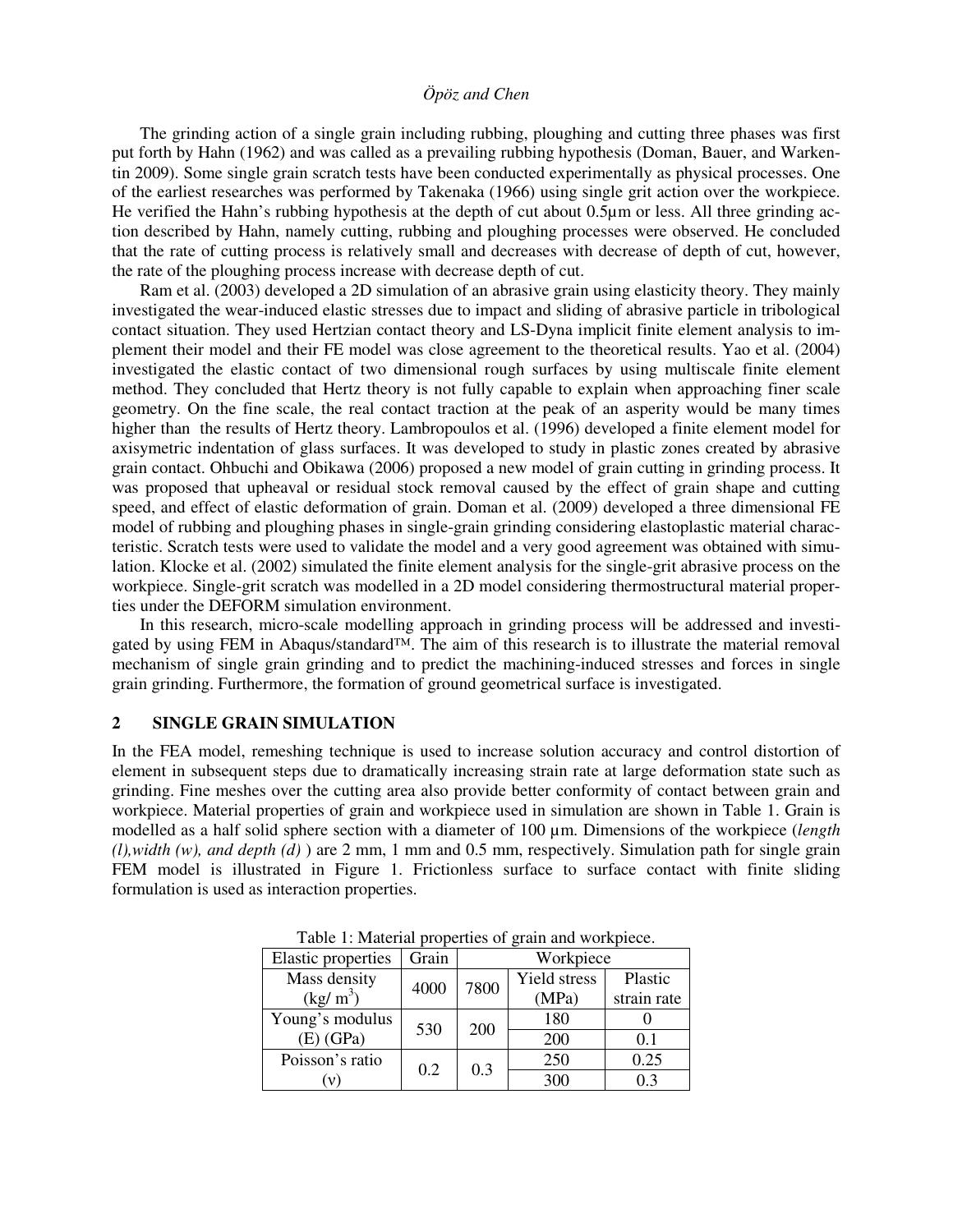A typical mesh of the grain and workpiece is C3D4 element which is a four node linear tetrahedron elements are used to mesh both single grain and workpiece part. Both parts are meshed by using freemesh technique. Coarse meshing may results in poor conformity of simulation due to the relatively large stress gradients in the grinding contact zone. Iterative remeshing rules are applied to improve conformity.

Encastre (all translational and rotational degree of freedom are fixed) boundary conditions is applied to workpiece bottom plane nodes. A two directional, -Y and –X, displacement boundary condition is applied to the nodes on grain top flat surface to simulate indentation and sliding respectively. Boundary conditions are created in the first step and propagated through all steps. Displacement boundary conditions are modified according to the grain path in the simulation.



Figure 1: A single grain simulation path.

#### **3 FINITE ELEMENT SIMULATION RESULTS**

Stress distribution through the simulation path is illustrated with contour lines in Figure 2. It is very obvious to detect stress and deformation change during process. The deeper point indicated with 'PE' in Figure 2 represents where the grain engaged with the workpiece during simulation and includes elastic and plastic deformation together, while the unengaged section exampled as 'E' only includes plastic deformation. Workpiece material in front of grain indicated with 'pile-up' would be attributed to the beginning stage of chip formation. When the stresses reach the breaking point, chips may form. Stresses due to elastic deformation would disappear from workpiece after the grain passed and only residual stresses due to plastic deformation remain on the workpiece.



Figure 2: Stress distribution during simulation.

Rubbing, ploughing and chip formation are the three phases taken place during grinding process. Rubbing phase only include elastic deformation while ploughing phase include elastic and plastic deformation together. Transformation from rubbing to ploughing phase is demonstrated in Figure 3. At the beginning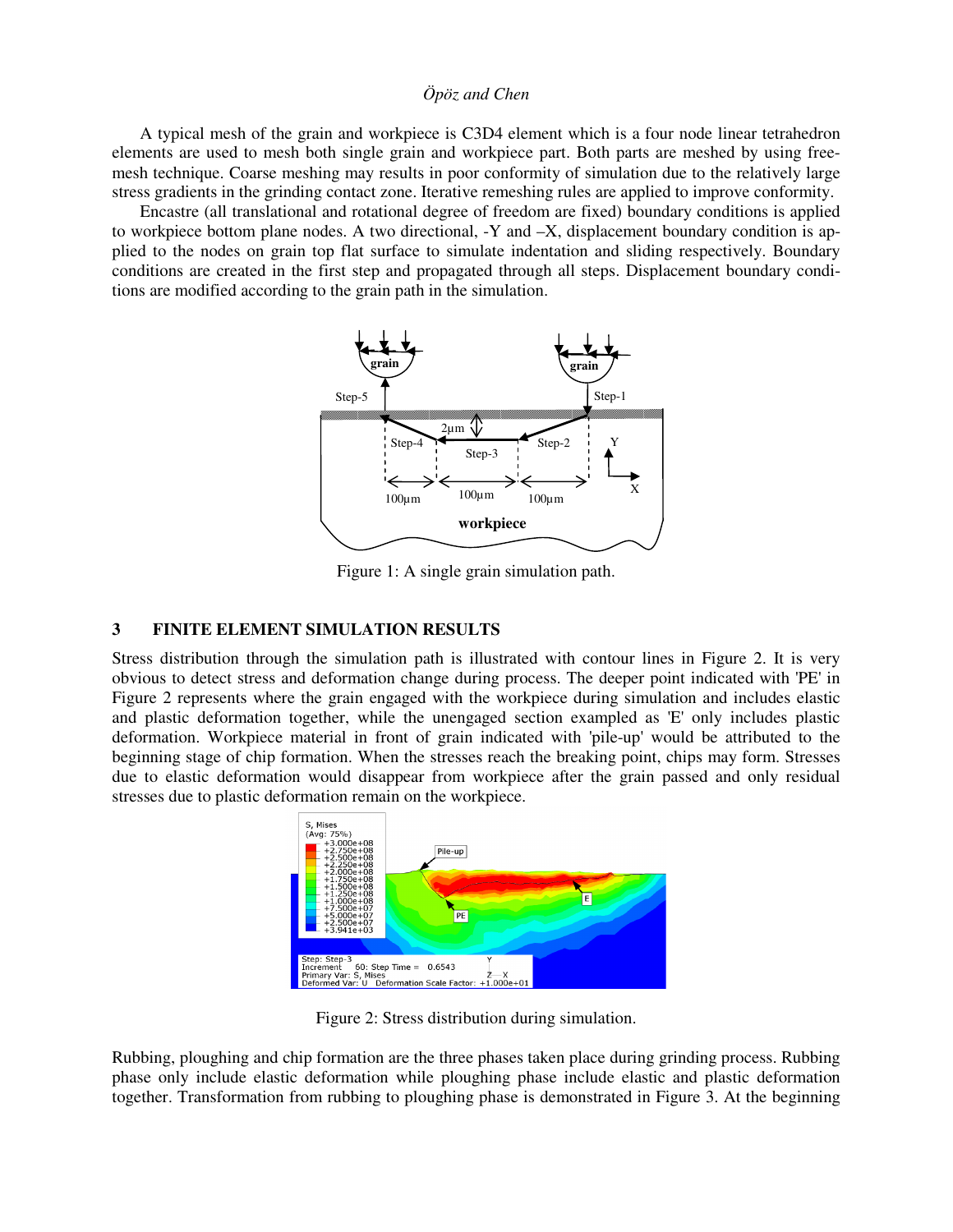of simulation, plastic-strain free section can be attributed to rubbing phase. The rubbing length is measured as a 5.825 µm as shown in Figure 3 (a). The undeformed depth of cut at the transition point is evaluated as 0.1165 µm without considering mesh asperity. In ploughing phase plastic-strain exists due to plastic deformation. There is indention with a depth of  $0.205 \mu m$  at the intitial contact point (Figure 3(b)) due to mesh asperity of grain. The asperity over the grain is caused by the coarse meshing of grain element where grain acts as a master part and workpiece is slaver, although it has designed geometrically perfect sphere shape.



Figure 3: Transformation from rubbing and ploughing phase (a) rubbing section, (b) first contact point.

The remarkable point is that the shape of groove and ridge are changed while grain is moving away from the point. The phenomenon can be described by using a few snapshot from the same cut-view section while the grain diverges from cut-view section and illustrated in Figure 4. When the grain is settled at very closing to view section, the shape of groove is deeper as shown in Figure 4(a). However, when the grain is moving away from the section, the shape of groove gradually become smoother and shallower as shown through in Figure 4(a) to (c), which present elastical recovery. Each picture is named according to the grain position along the simulation path.



Figure 4: Section-view of single grain simulation.

A simulation is designed to demonstrate how ploughing could affect the generation of ground surface in grinding. Single grain scratchs three times with 10 µm apart in transverse direction. Figure 5 shows subsequent grit passes push material aside forming ridges which alter the ground surface. The subsequent scratches give larger depths of cut and the grove shape becomes unsymmetrical. Even so, the scratch force of each pass presents similar feature as shown in Figure 6.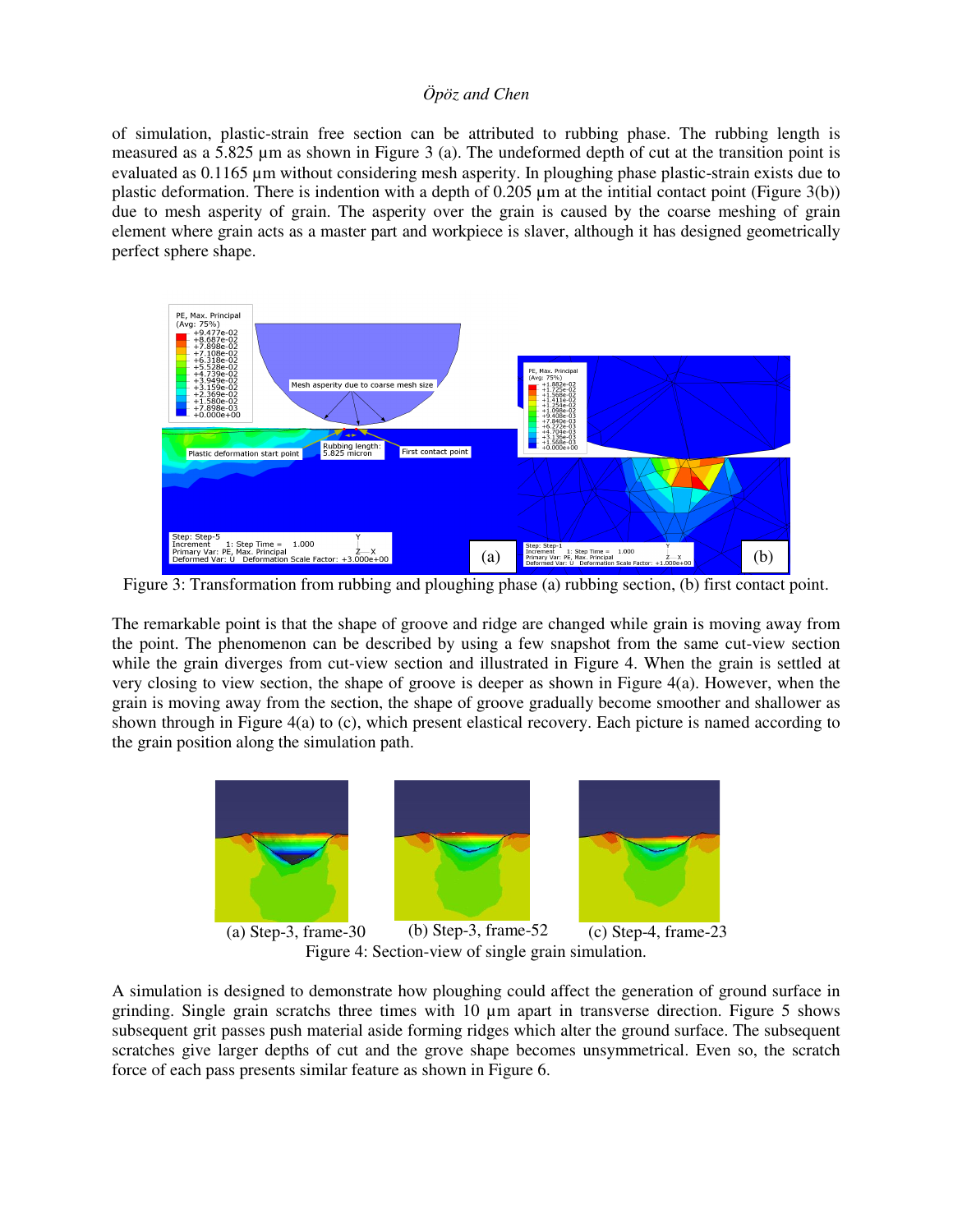

Figure 5: The deformation in the simulation of three parallel scratch passes with 10 µm apart.



Figure 6: Force variation in the parallel scratching simulation.

Another simualtion is carried out with three grit scratchs along the scratching direction with 50  $\mu$ m apart. The aim is to demonstrate the alteration of previously ground surface by subsequent single grain. According to the simulation, there is no significant change at the overlaid section as seen in Figure 7 (a). However, there is remarkable point in variation forces across each sliding. As illustrated in Figure 7 (b), the scratching forces at the beginning of step 3 is decrasing gradually for subsequent scratch passes while they are gradually increasing starting at the end of step 3. Although decreasing is due to preceding removed material, the increas in force can be attributed to the piling up of material in the leading edge of grain due to the preceding passes.



Figure 7: (a) Pictures illustrating the three grain sliding simulation over the same path subsequently with  $50 \mu m$  apart, (b) force variation through in-line sliding.